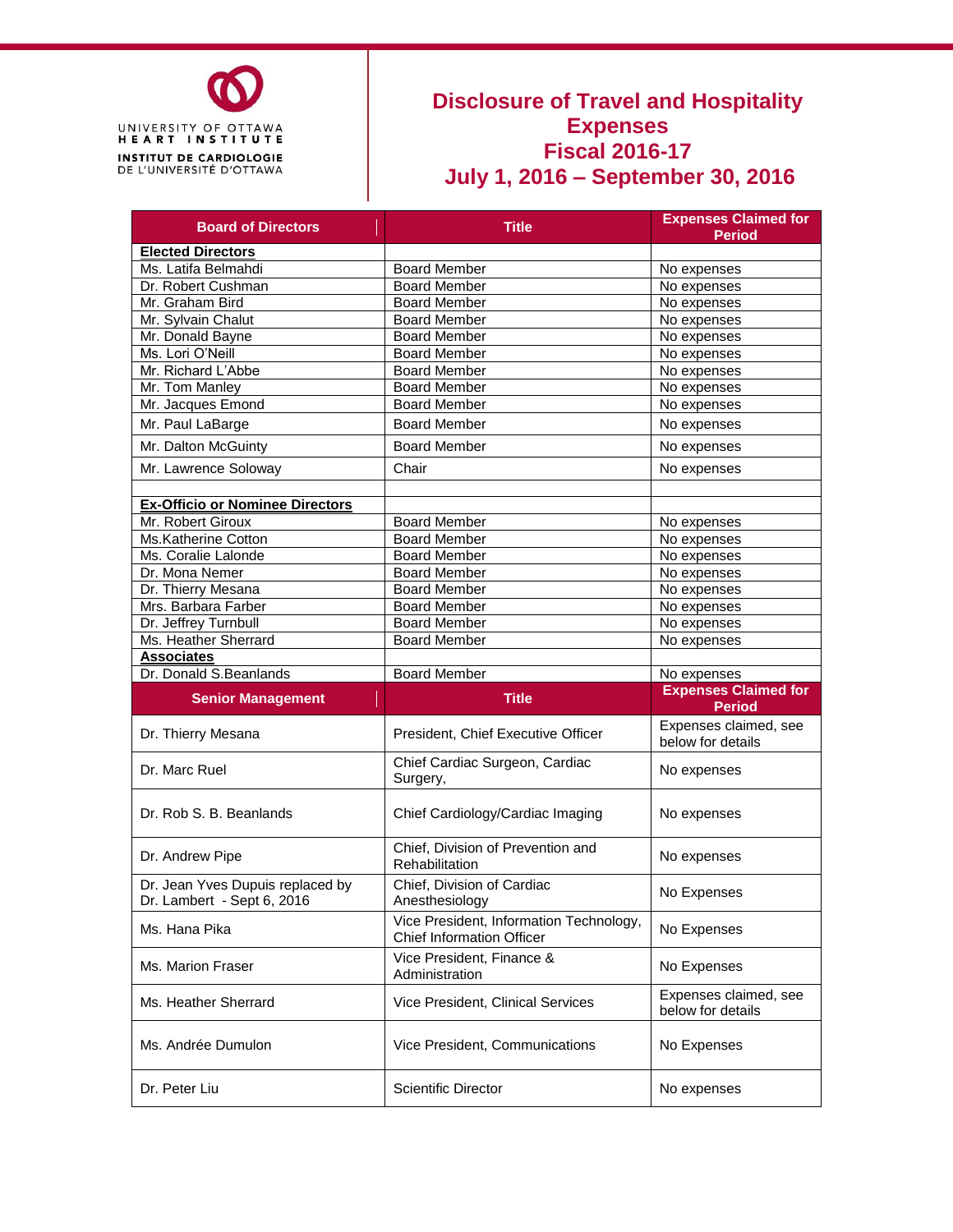

## **Executive Expense Report**

| Name                                                           |                                                         | <b>Title</b>                       |                        |                                        | For the Quarter |             |               |                   |  |
|----------------------------------------------------------------|---------------------------------------------------------|------------------------------------|------------------------|----------------------------------------|-----------------|-------------|---------------|-------------------|--|
| Dr. Thierry Mesana                                             |                                                         | President, Chief Executive Officer |                        | Second Quarter (July 1 - September 30) |                 |             | 2016          |                   |  |
|                                                                |                                                         |                                    |                        |                                        |                 |             |               |                   |  |
|                                                                |                                                         |                                    | <b>Travel Expenses</b> |                                        |                 |             |               |                   |  |
| <b>Trip Details</b>                                            |                                                         | <b>Breakdown</b>                   |                        |                                        |                 |             |               |                   |  |
|                                                                |                                                         | Airfare/Train                      | Transportation*        | Accommodation                          | Meals           | Incidentals | Parking/Tolls | <b>Total/Trip</b> |  |
| Purpose<br>Dinner with                                         | Date(s)<br>September 13, 2016                           |                                    |                        |                                        |                 |             |               |                   |  |
| Aggarwal South<br>Asian Heart Health<br>Endowed<br>Lectureship | Destination<br>Giovanni's Restaurant<br>Ottawa, Ontario | $\mathbb{S}$                       | \$                     | \$                                     | ጥ               | \$.         | \$4.00        | \$4.00            |  |
|                                                                | <b>Total Travel Expenses</b>                            |                                    |                        |                                        |                 |             | \$4.00        | \$4.00            |  |

\* Transportation expenses include: vehicle rental or own use (mileage), taxis and/or public transportation.

| <b>Other Expenses</b>       |        |  |  |  |
|-----------------------------|--------|--|--|--|
| Please Describe:            | \$     |  |  |  |
| <b>Total Other Expenses</b> | \$0.00 |  |  |  |

**Total Expenses \$ 4.00**